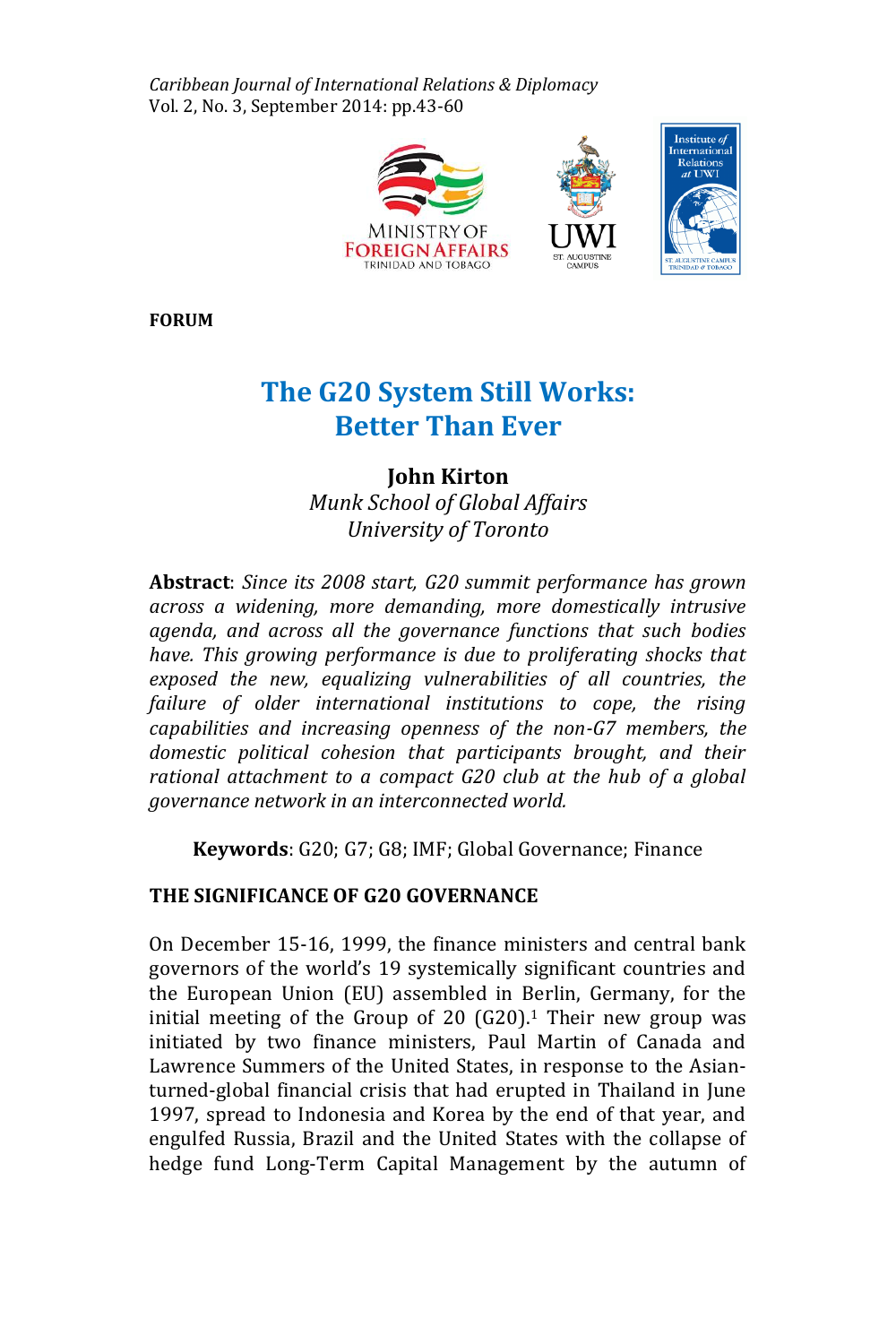1998. With the clear failure of the old International Monetary Fund (IMF) and newer Group of Seven (G7) and Group of Eight (G8) to provide financial stability for a new world of globalizing finance, a new, broader permanent group of established and emerging systemically significant states was needed now.

Almost a decade later, on November 14-15, 2008, the heads of state and government of the same members assembled in Washington, DC for the first "G20 Leaders Summit on Financial Markets and the World Economy." This meeting was initiated by France's Nicolas Sarkozy and America's George Bush, with support of Britain's Gordon Brown and Australia's Kevin Rudd. They were responding to an American-turned-global financial crisis far more contagious and destructive than that in 1997 in a now globalized world. A new, summit-level centre of global economic governance was clearly needed to provide financial stability through financial regulation, economic growth, trade liberalization and development.

#### *Competing Assessments of G20 Governance*

After eight summits in five years and with the ninth coming to Brisbane, Australia on November 15-16, 2014, it is important to assess how well and why G20 governance has worked. Different answers arise from six competing schools of thought. 2

The first sees the G20 as redundant, because it is too large, diverse and informal, or has revived the older Bretton Woods bodies, United Nations (UN) and G8.<sup>3</sup> The second school rejects the G20's primacy, given the superior power of the established IMF and G7, and the G20's lack of legitimacy and benefits for G8 states. The third school sees the G20 usefully reinforcing the G8, by helping provide financial stability, making globalization work for all, containing and preventing global economic crises and becoming a broader steering committee for the world.<sup>4</sup> The fourth school sees the G20's effective replacement of the G7/8, IMF and a UN with a Security Council immobilized by the Permanent Five powers of old.

The fifth, now dominant school sees declining G20 performance after initial success, once the great financial crisis that created it receded, power shifted from the G7 to the BRICS summit of Brazil, Russia, India, China and South Africa and the G20 agenda expanded.<sup>5</sup> This school has recently been fuelled by complaints about emerging market instability apparently caused by unilateral US monetary tapering and normalization and about the failure of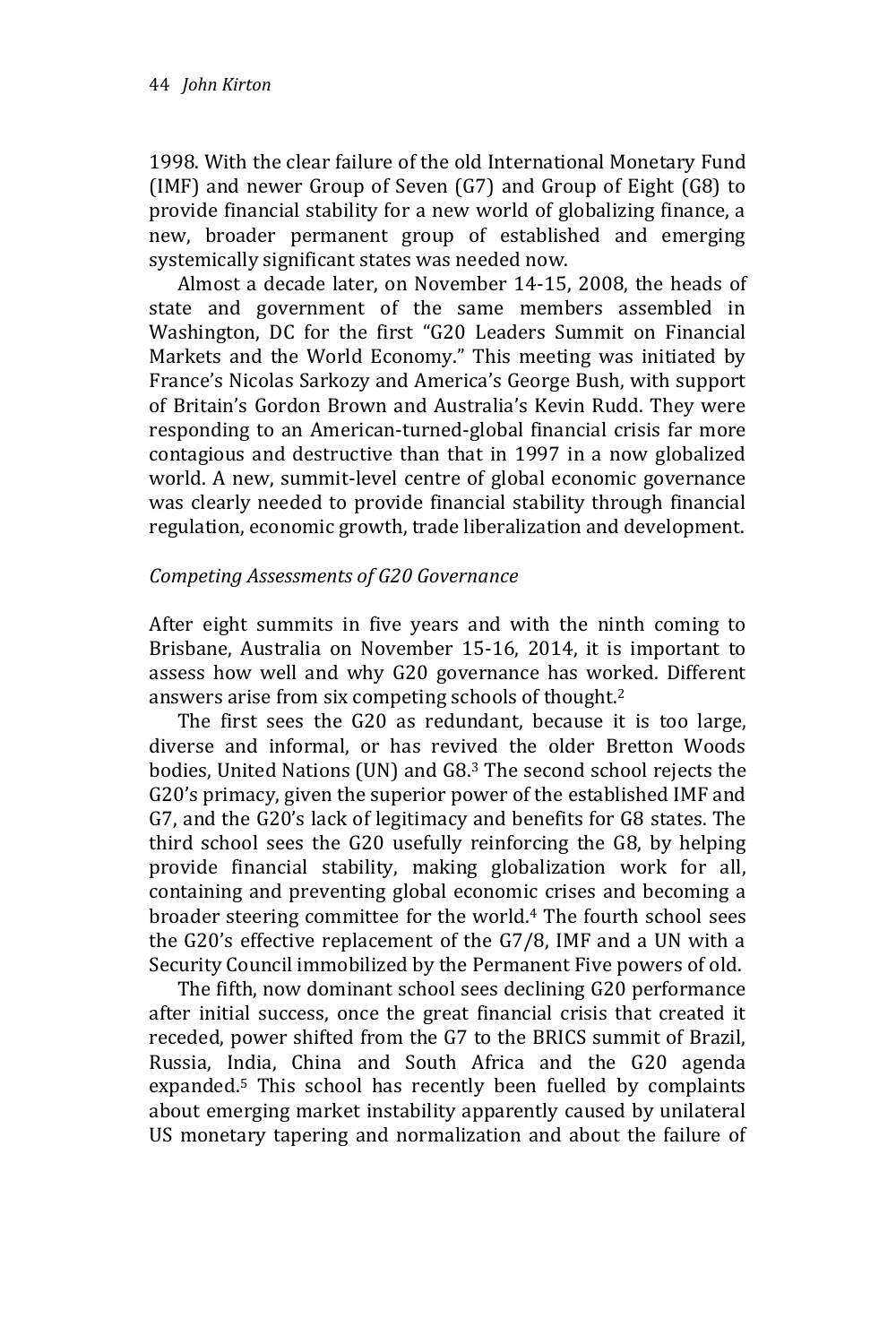the US Congress to implement the G20's historic 2010 agreement on IMF voice and vote reform. 6

A sixth school, however, argues that the G20 system worked in coping with the financial crisis through to at least the Toronto Summit in 2010.<sup>7</sup> But it is largely silent on how the G20 has performed since, beyond its strong success in its seminal field of financial regulation.

## *The Argument of Systemic Hub Governance*

Now that the first full-length books on G20 governance have arrived, it is possible to assess and advance beyond these competing claims.<sup>8</sup> The book with the most systematic and detailed analysis, *G20 Governance for a Globalized World* develops a model of "systemic hub governance" for this task.<sup>9</sup> It argues, as does the updated analysis presented here, that G20 performance has grown across a widening, more demanding, more domestically intrusive agenda and across all the governance functions that such bodies have. This growing performance is due to proliferating shocks that exposed the new, equalizing vulnerabilities of all countries, the failure of older international institutions to cope, the rising capabilities and increasing openness of the non-G7 members, the domestic political cohesion that participants brought, and their rational attachment to a compact G20 club at the hub of a global governance network in an interconnected world.

## **G20 SUMMIT GOVERNANCE**

Since 1999 the G20 system has grown quickly and flexibly to govern a broadening agenda, embracing core security subjects such as terrorist finance, money laundering, corruption, good governance and chemical weapons in Syria by 2013. Especially after G20 summitry started in 2008, the G20 has moved more from domestic political management, deliberation and direction setting into decision making, delivery and the institutional development of global governance within and beyond itself (see Appendix A). It successfully responded to the American-turned-global financial crisis in 2008–09, then prevented an escalating Euro-crisis from going global, and finally became a global steering committee advancing a broad economic, social, ecological and security agenda. Yet with inequality and healthcare costs rising within most G20 members, it still has much to do to fulfill its second distinctive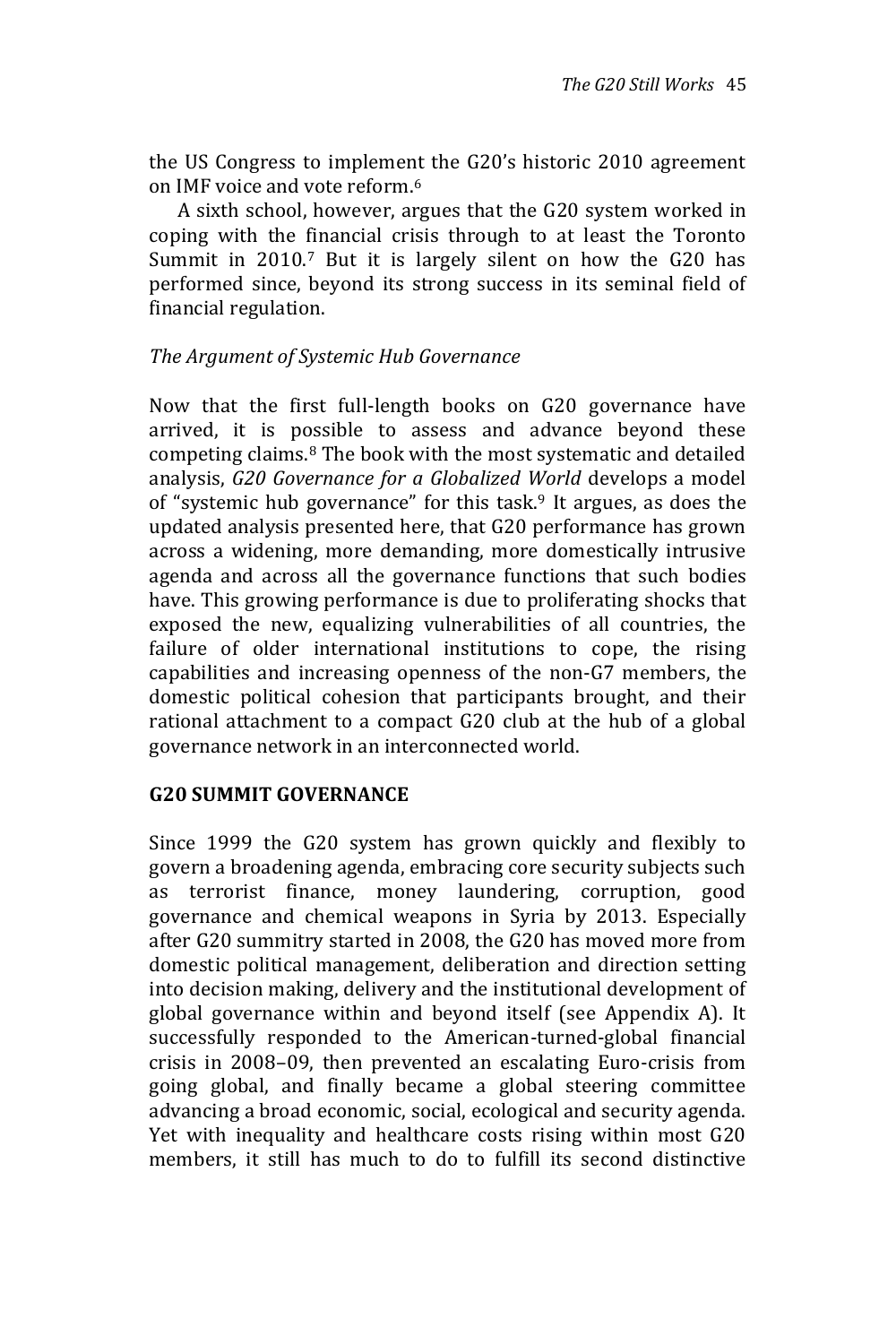mission of making globalization work for all. The G20's growing performance is seen first in the particular achievements of each of its eight summits from 2008 to 2013.<sup>10</sup>

## *The Creation*

The G20 summit emerged when the American-turned-global financial crisis struck in full force, with the collapse of US investment bank Lehman Brothers in New York City on September 15, 2008. At the UN General Assembly eight days later, French president Nicolas Sarkozy suggested a special summit of the G8 to respond, with a few countries such as China, India and Brazil added. But very quickly, amidst cascading financial collapse and intense high-level diplomacy, the G20 alternative won — because it already existed as a proven performer and because the departing Bush administration knew that it had worked for them, including in their traumatic, terrorist-shocked autumn of 2001.<sup>11</sup>

## *Washington, November 14–15, 2008*

The first G20 summit in Washington, D.C. on November 14-15, 2008, was a strong success. <sup>12</sup> It was the first gathering of so many top world leaders to discuss economics and finance. They focused on ensuring financial stability, by addressing the core cause and the cure of the current crisis  $-$  domestic financial regulation. They easily agreed on key principles, notably that regulation must be strengthened and internationally harmonized and supervised. They intruded deeply into the sovereignty of member states and the private sector, to deal with credit default swaps, over-the-counter (OTC) derivatives, credit ratings agencies, bankers' pay and accounting standards. They created a process for financial reform with specific deadlines and deliverables, approved large-scale, simultaneous fiscal spending, renounced protectionism, and dealt with tax havens. Because they knew they needed more time than one hastily assembled gathering of less than 24 hours, they called for a second summit a mere four and a half months hence.

## *London, April 1–2, 2009*

At their second summit in London on April 1–2, 2009, leaders produced a very strong success. <sup>13</sup> Amidst a global economy contracting faster than it had during the Great Depression in the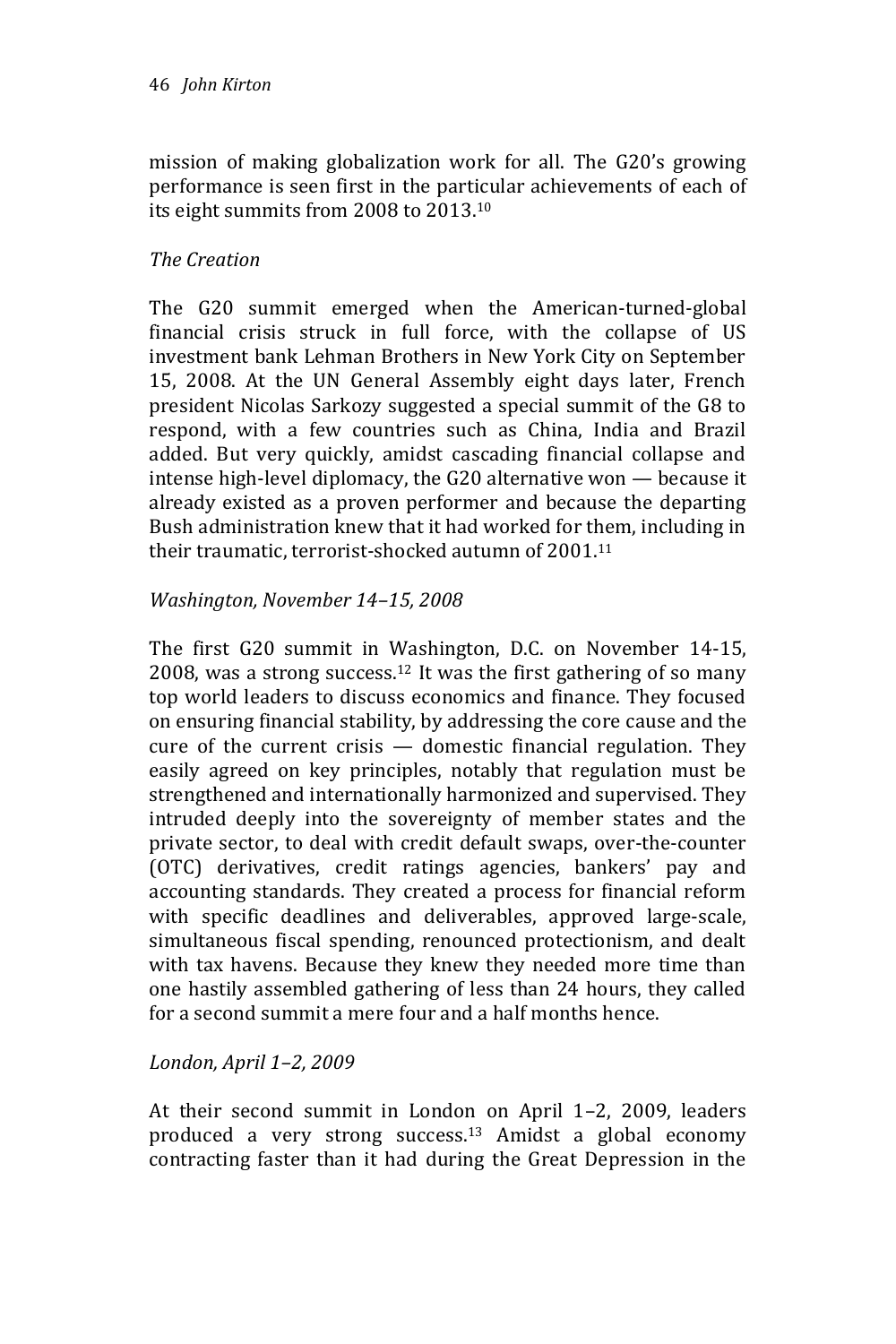1930s, and speedily spreading financial shocks with destructive economic effects, British prime minister Gordon Brown, a determined G20 finance ministers' veteran, and a newly elected U.S. president Barack Obama on his first major trip abroad, relied on frank freewheeling, flexible discussions and decisions directly among the leaders. G20 leaders encouraged their central banks to provide massive monetary policy stimulus, agreed on large-scale, simultaneous, discretionary fiscal stimulus by all and produced \$1.1 trillion in new financing for hard-hit emerging and developing countries, through \$250 billion in new special drawing rights for the IMF, \$500 billion for the New Arrangements to Borrow, \$250 billion in trade finance and \$100 billion for the World Bank. They created the Financial Stability Board (FSB) which included all G20 members, to regulate all systemically important financial institutions, and agreed to reform IMF quotas and voting rights. They more strongly renounced trade protectionism and acted against tax havens. They took up climate change, at the urging of Brown's African Commonwealth colleagues and think tank advocates at home.

#### *Pittsburgh, September 24–25, 2009*

Less than six months later, at their third summit in Pittsburgh on September 24–25, 2009, G20 leaders produced a strong success.<sup>14</sup> With the global financial crisis now contained, they proactively declared that the G20 would be the permanent, premier forum for their international economic cooperation. They created the Framework for Strong, Sustainable and Balanced Growth and the Mutual Assessment Process (MAP) to make it work. They agreed to transfer at least 5% of the quota at the IMF from the established powers to the emerging ones and to create a flexible credit line there to strengthen its financial safety net. They agreed on the need for new rules on banking capital, implementation of FSB standards and the completion of OTC derivative reform. They expansively and innovatively agreed to phase out fossil fuel subsidies in the medium term, in a commitment that would bring major gains in climate change control, fiscal consolidation, maternal and child health, and anti-corruption. Obama as host used the summit to show Iran that more sanctions would come if its nuclear weapons program continued.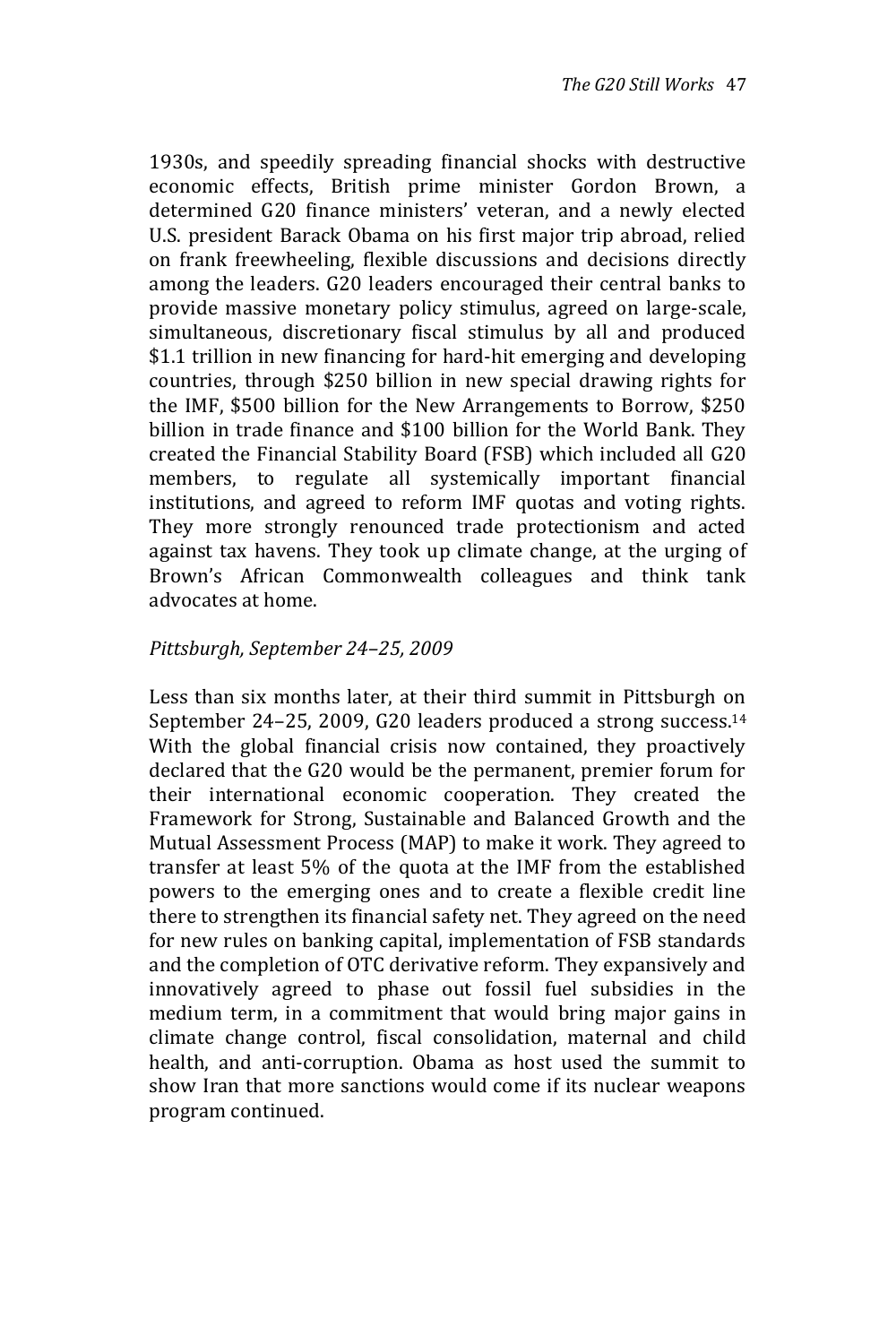## *Toronto, June 26–27, 2010*

The fourth summit, held nine months later in Toronto on June 26– 27, 2010, was also a strong success. It moved to contain within its regional European home the new financial shock that now erupted from Greece. It thus shifted to the more difficult task of fiscal consolidation. America reluctantly adjusted so that all advanced country members other than Japan agreed to cut their fiscal deficits in half as a percentage of gross domestic product (GDP) by 2013 and stop the growth in their accumulated debt as a percentage of GDP by 2016. Leaders renounced trade protectionism for the next three years. They agreed to a capital increase of \$350 billion for the multilateral development banks, to cancel an earthquake-struck Haiti's debts, to meet the Millennium Development Goals (MDGs) by their due date of 2015, and to establish new financial safety nets for emerging and developing countries. Institutionally, Toronto transferred G20 hosting beyond the Anglo-American imperial powers of old, embraced emerging members' priorities on the agenda, added a labour and employment ministerial meeting taking place in April 2010, created the Development Working Group (DWG) to pioneer a new approach to development, brought civil society in with the birth of the Business 20 (B20), the Young Entrepreneurs Summit and a post-summit meeting of G20 parliamentarians, and defined the G20's relationship with the G8 summit taking place in nearby Muskoka immediately before.

## *Seoul, November 11–12, 2010*

The fifth G20 summit, held in Seoul, Korea on November 11–12, 2010, was a substantial success, largely in a system-reforming way.<sup>15</sup> Overlooking the escalating Euro-crisis now infecting Ireland, leaders also managed disagreements over current account imbalances and "currency wars." They agreed on the second stage of reforming IMF quota shares by at least 5% and on a larger, more automatic redistribution in a few years. They also agreed on the Basel 3 regime of stronger capital and liquidity ratios for financial institutions. To help make globalization work for all, at the Korean host's initiative they created the Seoul Development Consensus (SDG) and established the precautionary credit line as another preventive financial safety net. At their first summit in Asia and their first hosted by an emerging country, they began moving from working as a rationally calculating to a personally cherished club.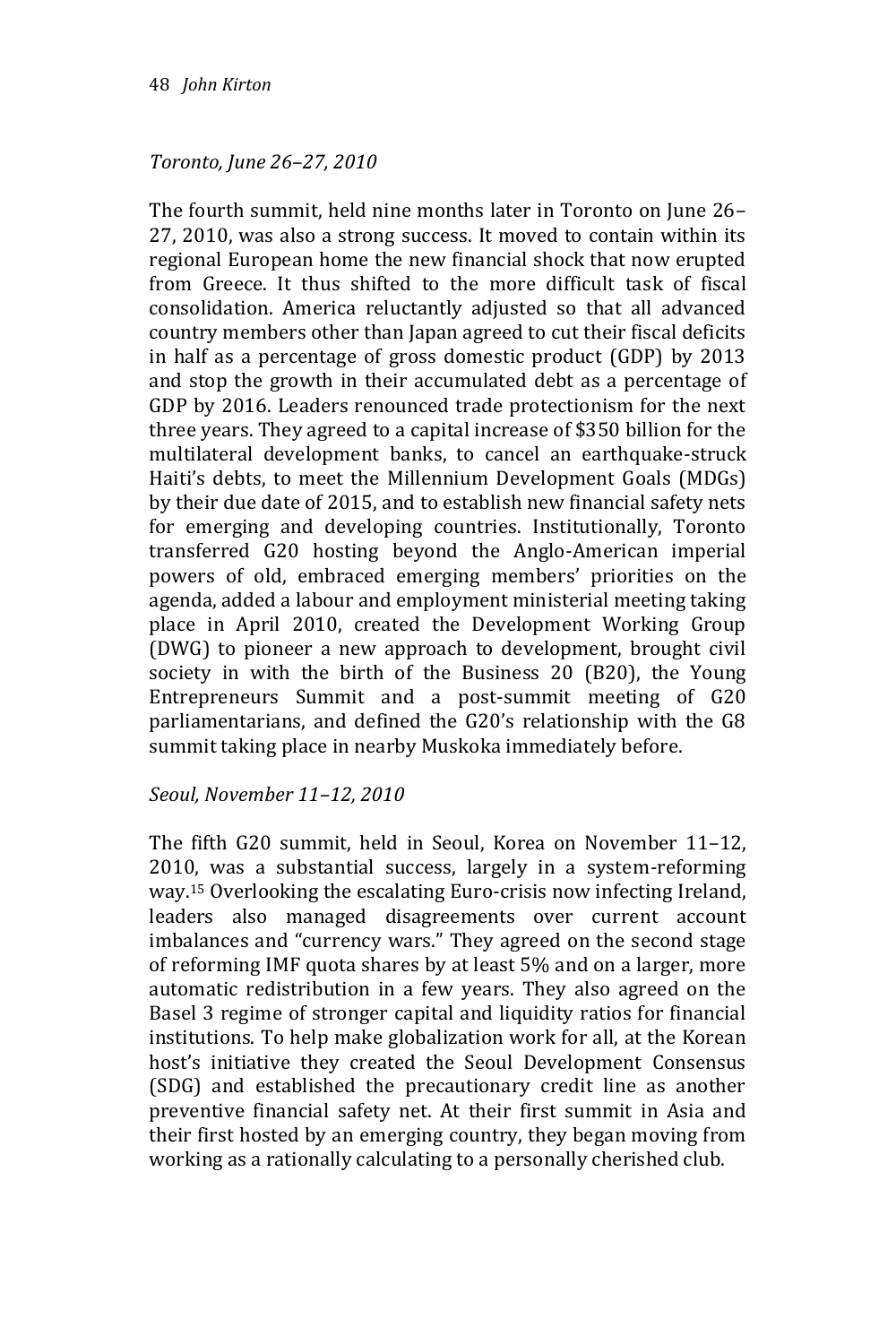## *Cannes, November 3–4, 2011*

The sixth G20 summit, held a full year later in Cannes, France on November 3–4, 2011, was a substantial success. Defensively, it contained the latest stage of the Euro-crisis by helping Greece decide to stay in the Eurozone, Italy to accept stronger international financial supervision and Italy's discredited leader Silvio Berlusconi to depart. Offensively, G20 leaders moved to augment IMF resources, strengthen the resources, role and status of the FSB, and appoint the highly respected Mark Carney as its new chair. They recommitted to medium-term fiscal consolidation, sought trade assistance for the poorest countries, and wisely rejected a controversial global financial transaction tax and a G20 secretariat. They also started work on improving information to calm volatile commodity markets for food and fuel.

#### *Los Cabos, June 18–19, 2012*

The seventh summit, at Los Cabos, Mexico, on June 18-19, 2012, was a strong success, transitioning the G20 from a global crisis prevention to a global steering committee role.<sup>16</sup> As debt-ridden Spain and even France joined Greece and Italy on investors' critical list, G20 leaders induced the European members to promise to take "all necessary policy measures to safeguard the integrity and stability of the area".<sup>17</sup> Preventively, virtually all G20 members contributed to a new IMF firewall fund, to be used should the Europeans or others need financial help. The summit set a credible strategy that emphasized stimulus at the time and fiscal consolidation soon, monetary easing and broad structural reforms. It strengthened action on employment and social protection, trade and investment, the international financial architecture, financial regulation and inclusion, food security and commodity price volatility, development, green growth, corruption and G20 governance, and addressed gender issues for the first time. Institutionally, Mexico's year as host created the Los Cabos Accountability Assessment Framework, added new G20 ministerial meetings for foreign affairs, trade and tourism, established a civil society Think 20, and institutionalized the chairing rotation among geographic regions and between an advanced G8 member and an emerging non-G8 one.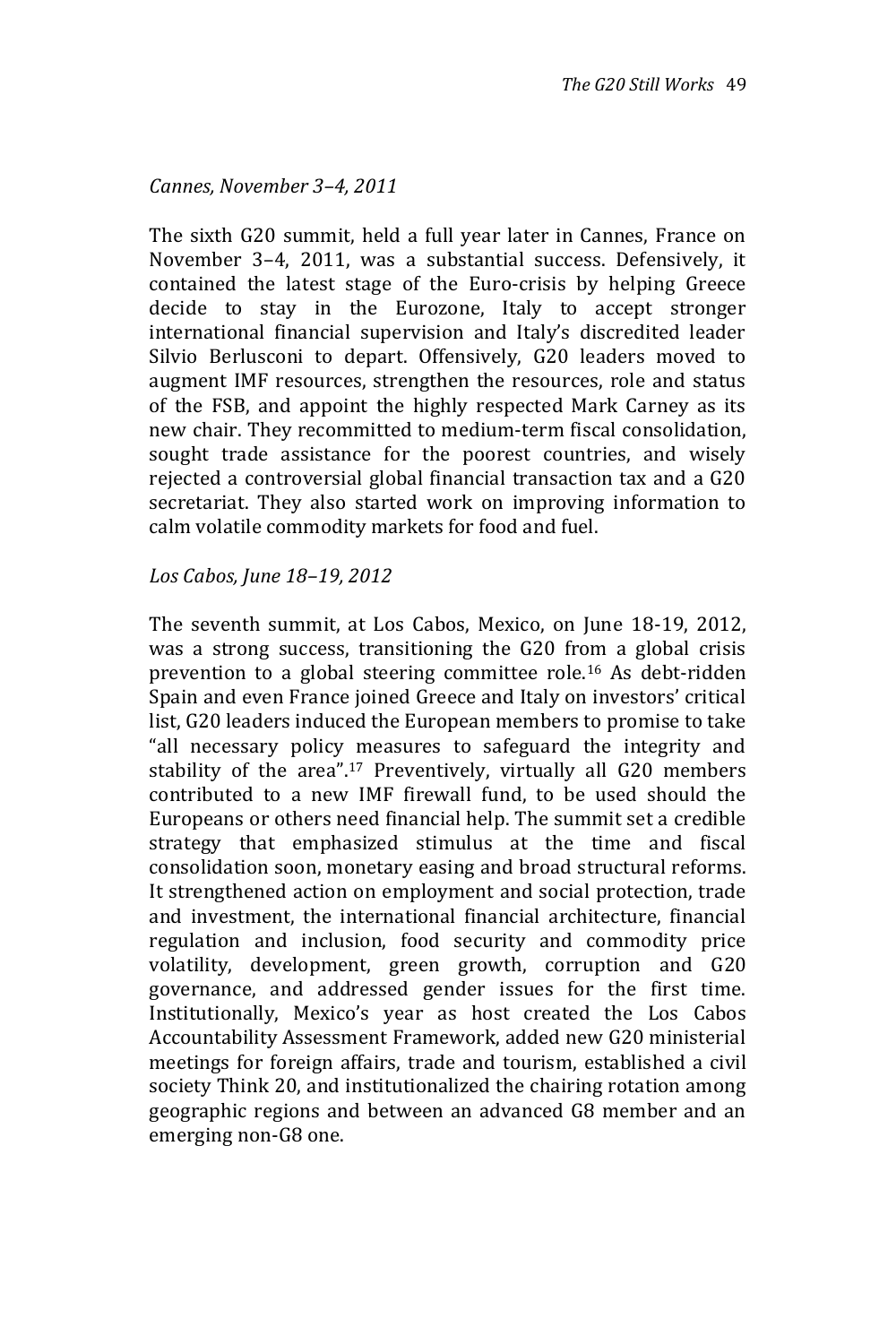## *St. Petersburg, September 5-6, 2013*

The eighth G20 Summit, held in St. Petersburg, Russia, on September 5-6, was a very strong success, by spontaneously, flexibly and effectively acting as a global steering committee on bigger, broader, burning security concerns. It took the critical step to pave the way to disarm weapons of mass destruction in Syria, as all 20 leaders finally agreed that chemical weapons had been used on August 21 and a fundamental international norm had thus been breached. Barack Obama and Russia's Vladimir Putin were inspired to meet bilaterally, as they had at Los Cabos, to agree on the historic disarmament agreement that quickly followed and was fully implemented within a year. The summit also moved toward coherent growth strategies backed by credible medium-term fiscal consolidation. It newly emphasized jobs, small and medium-sized enterprises, young entrepreneurs and business start-ups. It also forwarded key financial regulatory reforms, extended its antiprotectionist pledge to 2016, spurred a trade facilitation deal at the World Trade Organization ministerial meeting in December, started innovative work on financing for investment, and seriously addressed economic inclusiveness and inequality for the first time. On tax fairness it moved to ensure that rich individuals and firms paid the taxes they owed in a globalized world, and that automatic information exchange, adherence to a multilateral convention and new rules on multinationals' transfer pricing would soon arrive. Institutionally it added a joint meeting for finance and employment ministers and integrated the B20, Labour Twenty (L20), Youth Twenty (Y20) and Civil Twenty (C20) as never before.

## **DIMENSIONS OF G20 SUMMIT PERFORMANCE, 2008–13**

A careful charting of the G20 summit's performance across seven basic dimensions of global governance confirms its growing success (see Appendix A).

In its domestic political management, leaders' attendance had a temporary decline, from the perfect attendance at the first three summits to Toronto when the leaders of Australia and Brazil stayed home. But it then rose. Moreover, in the compliments conferred on individual countries in the summit's concluding communiqué, there was a strong rise, when Toronto awarded 8 and then St. Petersburg 15.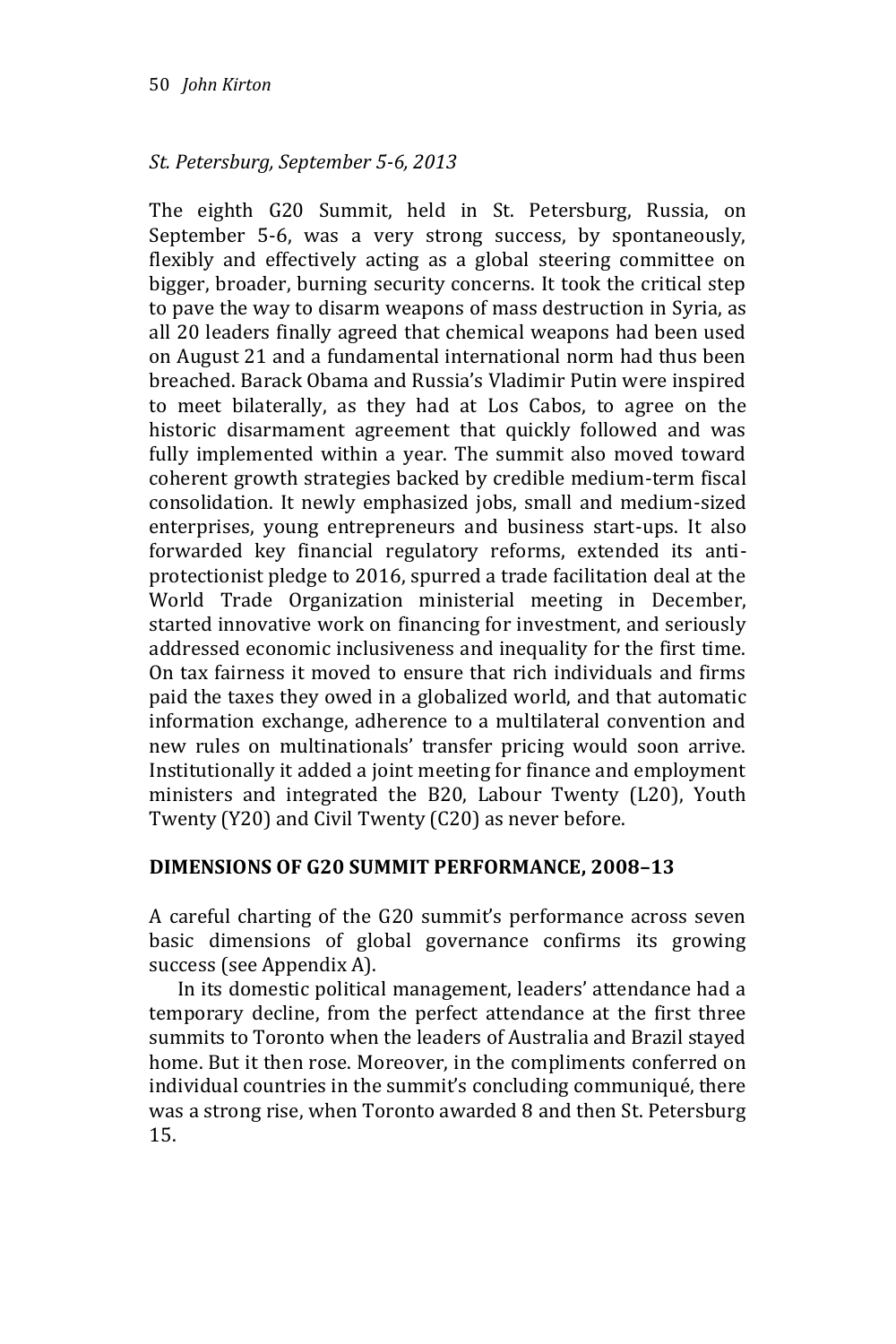In its deliberation, the leaders' public collective communiqué conclusions saw a steady rise in size, from Washington's 3,567 words to the 28,766 at St. Petersburg contained in the 11 documents issued there. The private deliberative component also surged at St. Petersburg, with the spontaneous, extended, opening night dinner discussion on Syria, where all leaders spoke.

In its principled and normative direction-setting, as measured by affirmations of democratic and human rights principles, there was also a rise. Their number spiked to 29 at Pittsburgh and to an all-time peak of 34 at Los Cabos.

In its decision making through producing precise, politically obligatory, future-oriented commitments, the rise again appears. Starting at Seoul there were higher totals, with peaks of 282 at Cannes, and 281 at St. Petersburg. They concentrated on the G20's economic and financial core subjects, but covered a broadening agenda.

In its delivery of these decisions, as seen in the 109 commitments assessed for compliance thus far, there was a strong start at Washington at +0.66 (on the scientific scale) then a drop at London to 0.17. But then compliance rather steadily rose to 0.34 for Pittsburgh, 0.39 for Toronto and 0.37 for Seoul and to 0.52 (or 76 per cent on the popular scale) for Cannes and Los Cabos.

In its development of global governance, performance also rose. In institutional construction inside the G20, communiqué references grew steadily to peak at 190 in St. Petersburg. References to institutions outside the G20 generally rose, to reach 237 at St. Petersburg.

In doing its distinctive mission, G20 summit performance has also grown. Its first mission of providing financial stability was done through its effective global financial crisis response in 2008– 09 and global crisis prevention since 2010.<sup>18</sup> Its second mission of making globalization work for the benefit of all was done more slowly and is still limited. Since Pittsburgh the G20 increased attention to employment. In development it created the DWG at Toronto, adopted the SDC at Seoul and emphasized the post-2015 MDGs for St. Petersburg in 2013. On inclusion and the increasing economic inequality in most G20 members and elsewhere, its start at St. Petersburg left much to do at Brisbane and beyond.19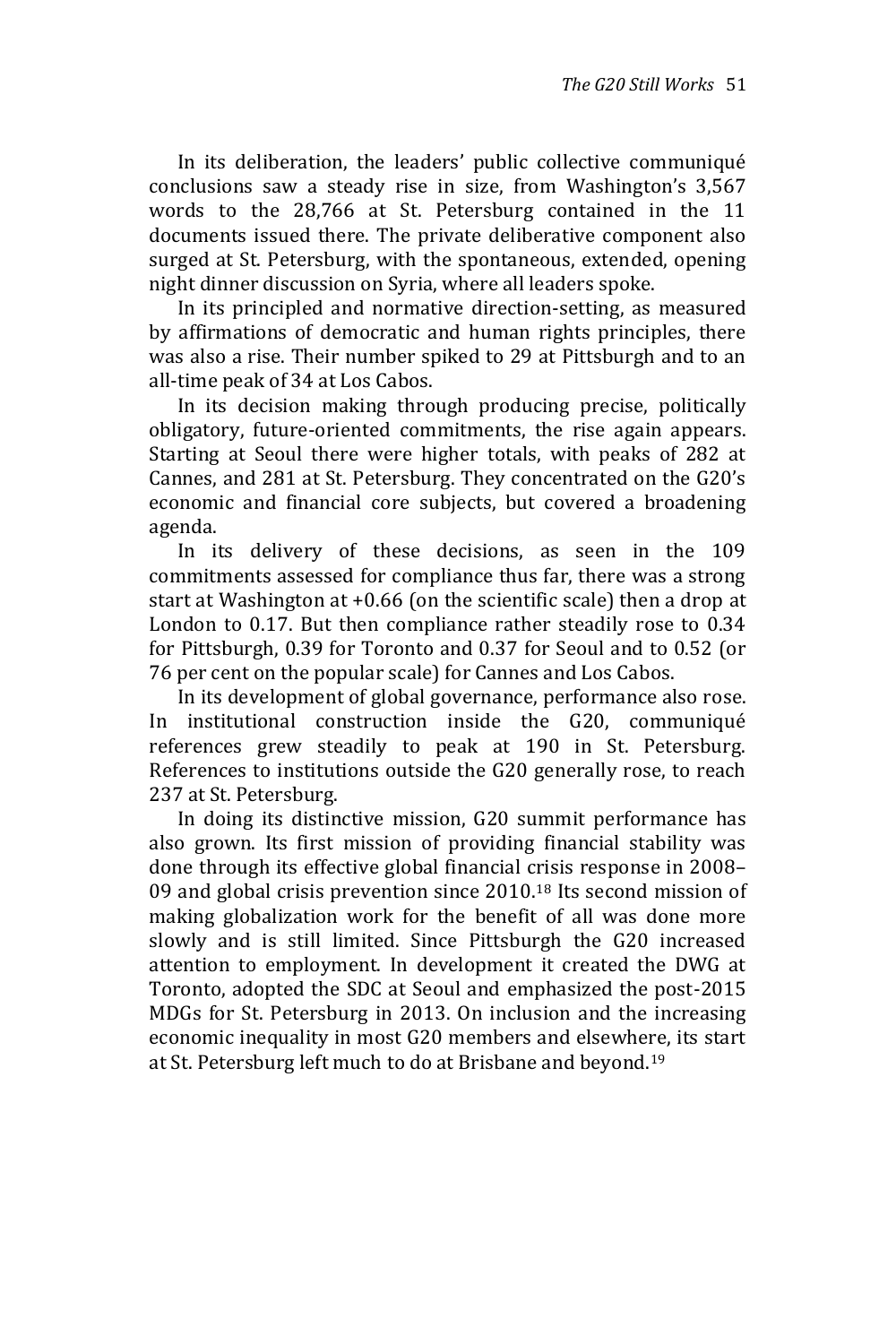## **CAUSES OF G20 PERFORMANCE: THE SYSTEMIC HUB MODEL**

The causes of the G20's growing performance are well captured by the model of systemic hub governance.<sup>20</sup> The G20's rising performance has been driven first by steadily escalating shocks in finance, economics, terrorism, energy, the environment, food and war, whose sources have shifted from emerging Asia to an established but newly vulnerable United States, Europe and the Middle East. In the face of such shocks that exposed and equalized the vulnerability of the leading powers, the formal multilateral organizations that America and its Atlantic allies had constructed in the 1940s and supplemented with more informal ones such as the G7/G8 could not cope. Unlike its many compact international institutional competitors, the G20 alone contained as full, equal members the emerging countries that increasingly gave it the collectively predominant and internally equal capabilities required to convincingly respond. Its members also increasingly, if unevenly, became more economically, socially, and politically open polities, driven by economic growth within, globalization without and G8 guidance and G20 socialization in between. The G20 further benefited from the domestic political control, capital, continuity, competence, conviction and civil society support of its participants. It increasingly became a club that its members rationally and even personally valued, at the hub of an expanding network of global governance for a globalized world.

## *Shock-Activated Vulnerability*

The Asian-turned-global financial crisis from 1997 to 2001 was central to the G20's creation in 1999 and its early success, while the much larger, faster, bigger American-turned-global financial crisis from 2008 to 2009 was similarly essential for its rapid upgrade to the leaders' level in 2008. The escalating Euro-crises, starting in early 2010 in Greece, then Ireland, Portugal, Spain and Cyprus by March 2013, fuelled the global crisis prevention success from 2010 to 2013 of a G20 now sensitive to such similar if smaller shocks and their rapid contagion, escalation and damage in an interconnected world. Moreover, the sources of these financial shocks shifted, from an emerging Asia to a once hegemonic but now highly vulnerable America and Europe by 2008.

Another set of shocks came in security, starting with terrorism in 2001 and continuing with the escalating use of chemical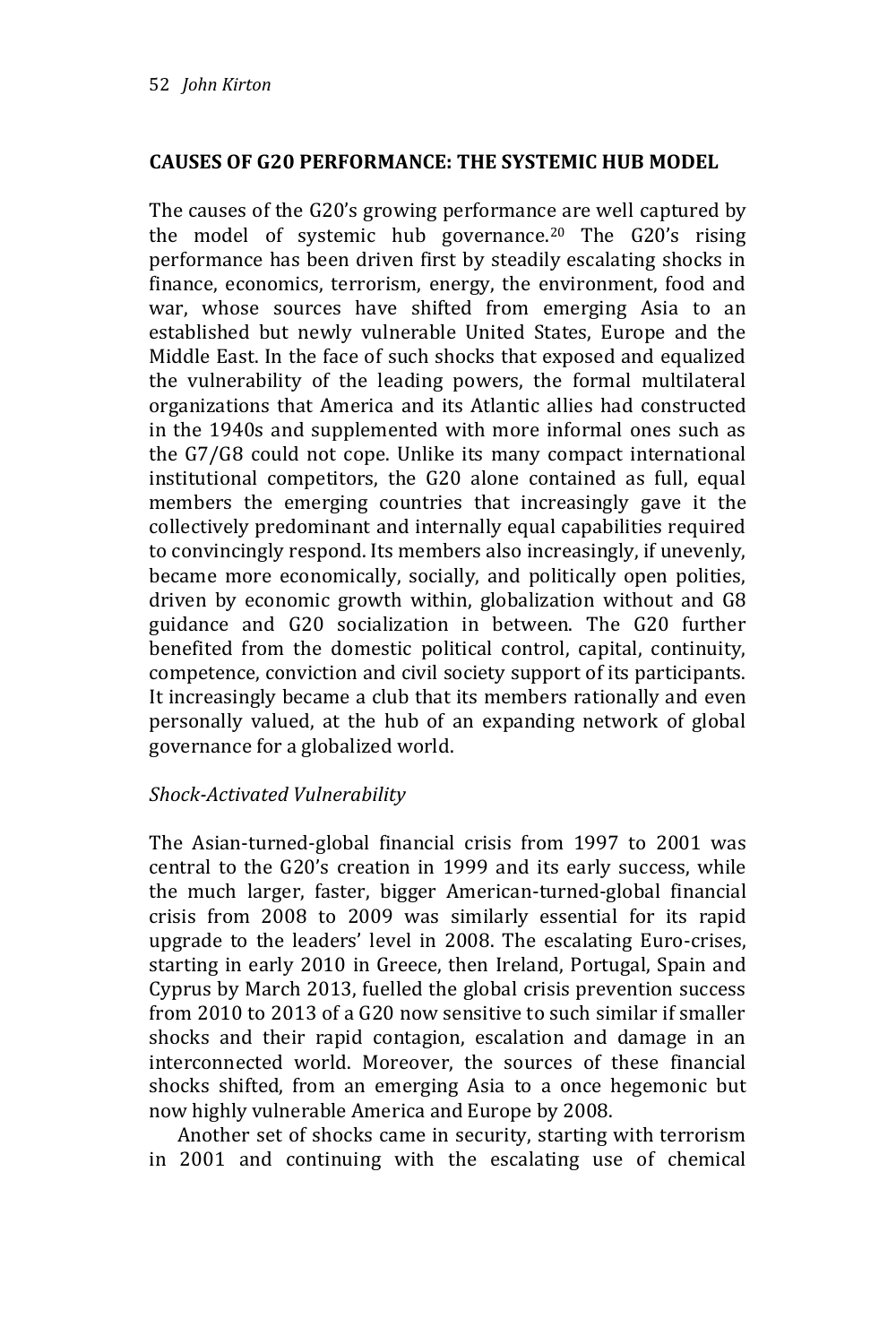weapons in Syria, culminating in the massive deadly attack on August 18, 2013. That led the G20 leaders to act surprisingly, spontaneously and successfully on this new but still terroristrelated subject at St. Petersburg soon after, on September 5-6, 2013. Small shocks spurring G20 success also came from spiking food and energy prices, oil rig spills, a natural disaster in Haiti on January 12, 2010 and climate change.

#### *Multilateral Organizational Failure*

The second cause was the failure of the old formal multilateral organizations from the 1940s and the more informal, plurilateral institutions created since 1975 to respond adequately to such shocks amidst the rising vulnerability of the established powers. The failure of the European-dominated IMF to preserve financial stability during the Asian-turned-global financial crisis, especially in the eyes of rising Asian powers, spurred the creation of the G20 and its ascendance over the Financial Stability Forum (FSF) and the IMF's International Financial and Monetary Committee (IMFC), both also created in 1999. The inadequacies of the IMF and G8 Plus Five led George Bush to select the G20 over his initial G7-centric instincts for a summit response to the great financial shock in the autumn of 2008. Only with the advent of G20 summitry did the IMF abandon its strategy, there since the start in 1999, of eliminating its G20 rival, in favour of a new strategy of now making itself indispensable to the G20's work. The IMF and the World Bank thus gave the G20 a critical, formal "G192" supporter, to go along with the G20's informal G7 ally. The G20 created the FSB in its image to provide the missing international organization to supply the need for stronger domestic financial regulations in the wake of the 2008 financial shock. And the failure of the regional EU to control its escalating regional crisis from 2010 to 2013 led the G20 increasingly to step in and ultimately succeed.

#### *Predominant Equalizing Capability*

The third cause  $-$  the globally predominant and internally equalizing capabilities and connectivity of the group compared to the available plurilateral summit institution alternatives — helps explain why these particular 20 members came to create and succeed in a group that continued from its 1999 start with an unchanged membership. These 20 members gave the G20 the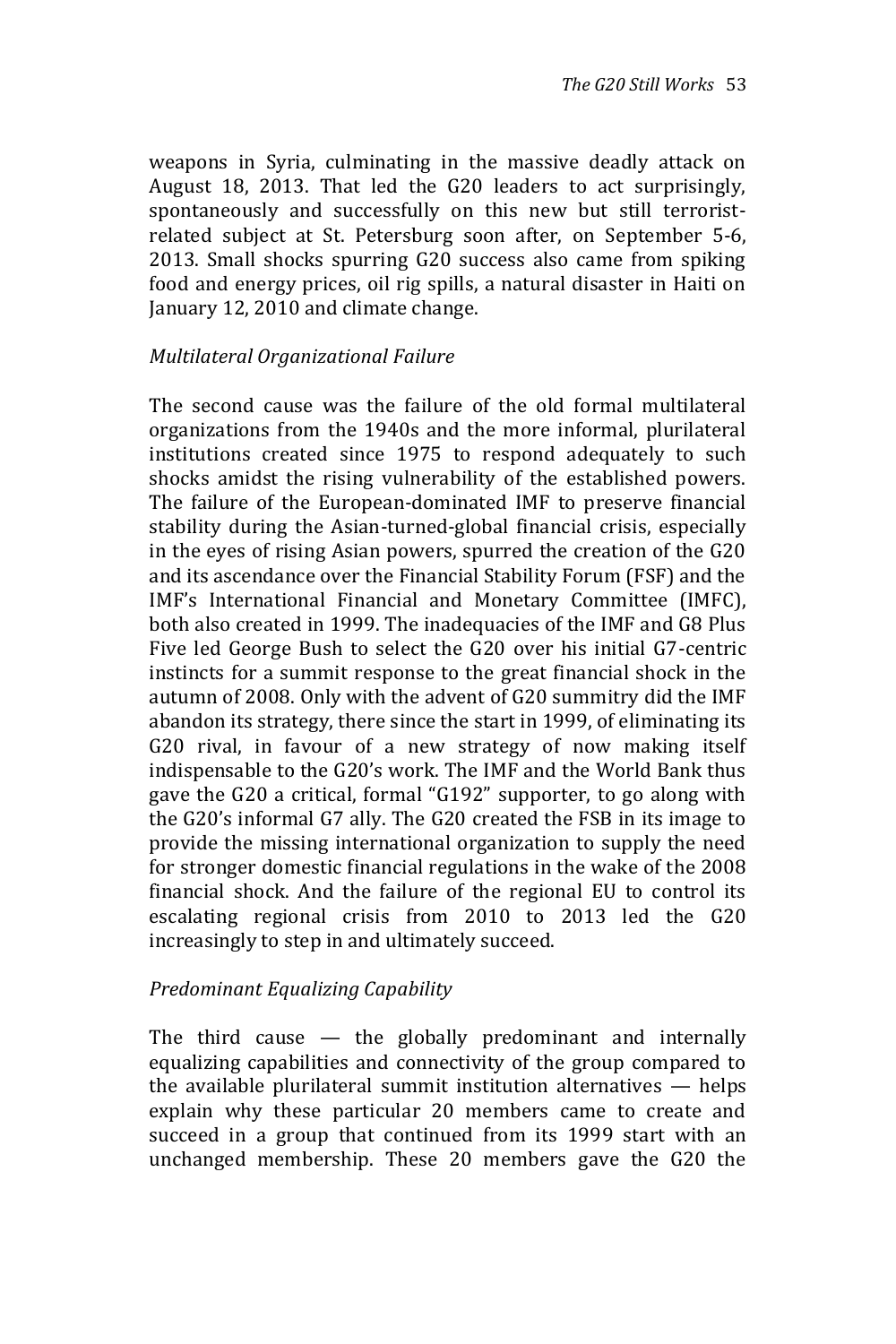critical collective predominance and increasingly internal equality in the relative capabilities of its systemically significant members that its international institutional alternatives lacked, especially as those of the G20's emerging country members soared. Summers and Martin's initial consideration of which countries should be in or out of their new group, the continuing inclusion of South Africa and Argentina, and the closing of the list at 20 countries shows that the dominant selection criteria were both relative capability and global connectivity, as the new category of "systemic significance" described very well. From the 1997 Asian, through the 2008 American crisis, to the 2010 European-initiated financial crisis, the leading Asian powers of China, Japan, India, and Australia along with Mexico, South Africa, Saudi Arabia and Canada did not experience financial failure at home. They thus offered increasingly important economic capability to the G20 and financial support to the established American and European powers that had from 2008 on.

## *Common Characteristics*

The fourth cause was the G20 members' convergence on their desire for recognition as satisfied top-tier powers and on the domestic principles and practices of economic, social and political openness needed to sustain their position, their acceptance as legitimate members of this top tier and their stability and growth at home.<sup>21</sup> The two non-democratic members - Saudi Arabia and China - shared with their G20 colleagues the core conviction about the centrality of political stability, based on underlying social stability, economic growth and financial stability. They slowly if slightly became more economically, socially and politically open from 1998 through to 2013. G7 leaders valued this quality to lock in the results of the post-1975 democratic revolution in Asia, the Americas, Russia and Turkey in 1997–2001, and then in Europe itself from 2008 to 2013.

## *Domestic Political Cohesion*

The fifth cause was domestic political cohesion – its participants' political capital, control, continuity, financial-economic competence, personal commitment to the G20 forum and popular support for governing through the G20. This was led by Paul Martin, who was the chief executive officer of a major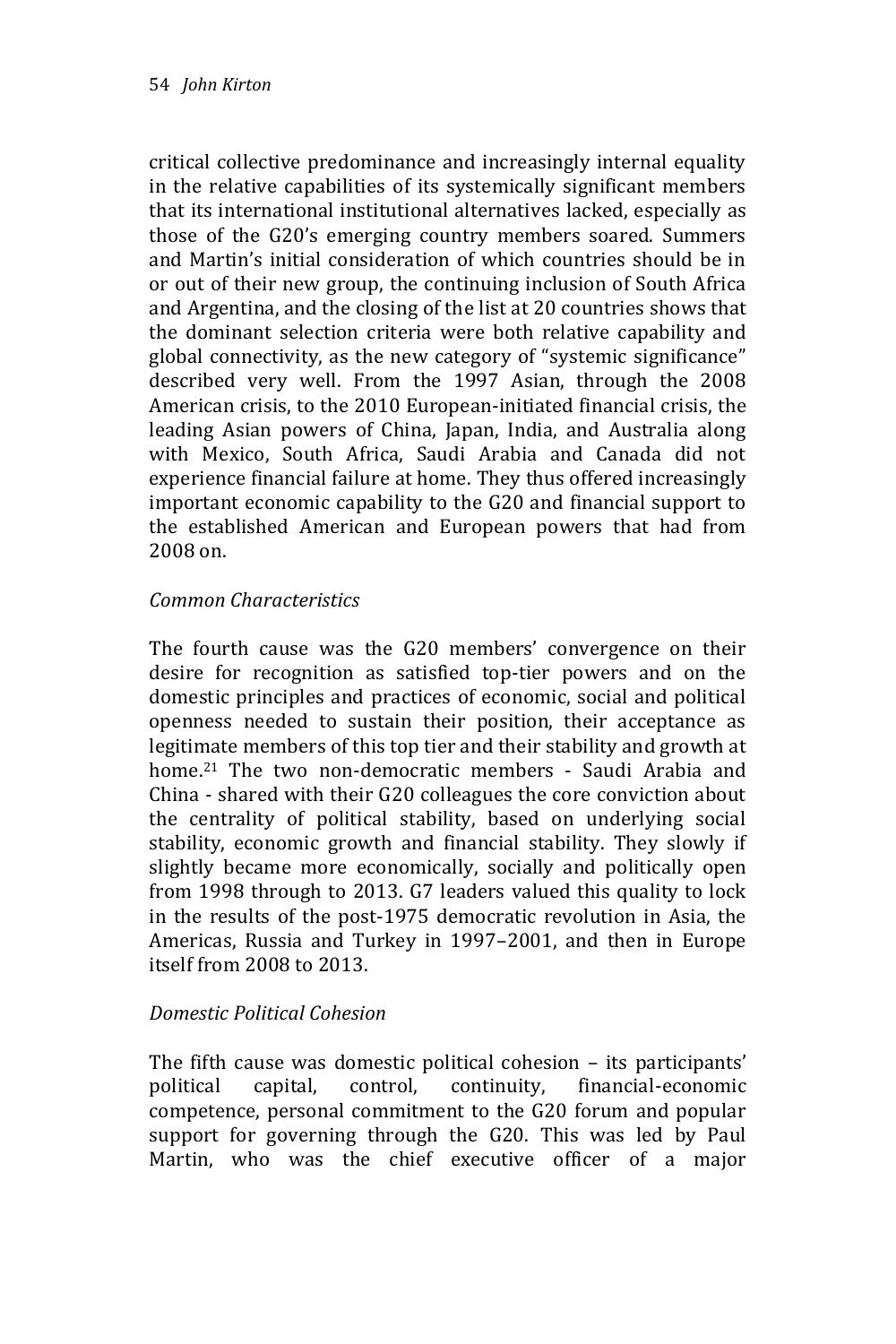internationally operating firm before entering politics, then Canada's finance minister from 1993 to 2002, and subsequently leader between 2003 and 2006. Martin was accompanied by Larry Summers as the U.S. treasury secretary in 1999–2001 and economic advisor to Barack Obama in 2009. They were aided by Gordon Brown, who was Britain's chancellor of the exchequer from 1997 to 2007 and leader from 2007 to 2010, George Bush as U.S. president from 2001 to 2008, Manmohan Singh, who had served as India's finance minister three times and was the prime minister since 2004, and Hu Jintao, president of China from 2003 through to 2012.

#### *The Club at the Hub*

The sixth cause was the G20's growth as a club at the hub of a global governance network. Under the initial leadership of its founding visionary, Paul Martin, the G20 became a club with the unchanging membership and constricted participation necessary to reduce transaction costs, foster learning and promote socialization among the established and emerging country members, and confer on them the status, identification and new conceptions of systemic interests that came with membership in a new top-tier club. This was reinforced by the increasing intensity of interaction among leaders, ministers, and officials from 2008 to 2010, joined by business, labour, young entrepreneurs, youth, legislators and think tanks from 2010 onwards. The G20 also became the hub of a growing global network in which combinations of its established and emerging country members connected in overlapping combinations in the many other relevant plurilateral institutions of global relevance and reach that joined the G20 at the centre with the rest of the world all around.

These dynamics fostered the global sensitivity and collegiality that allowed members to search for common solutions to new problems, to align in flexible, issue-specific combinations of advanced and emerging members, and to lead, adjust and govern for their own and the world's greater public good. In doing so they slowly bonded together as individuals since 2008, making the G20 an interpersonal club that its participants started to personally care about and incorporate into their conception of interest and even identity in some respects.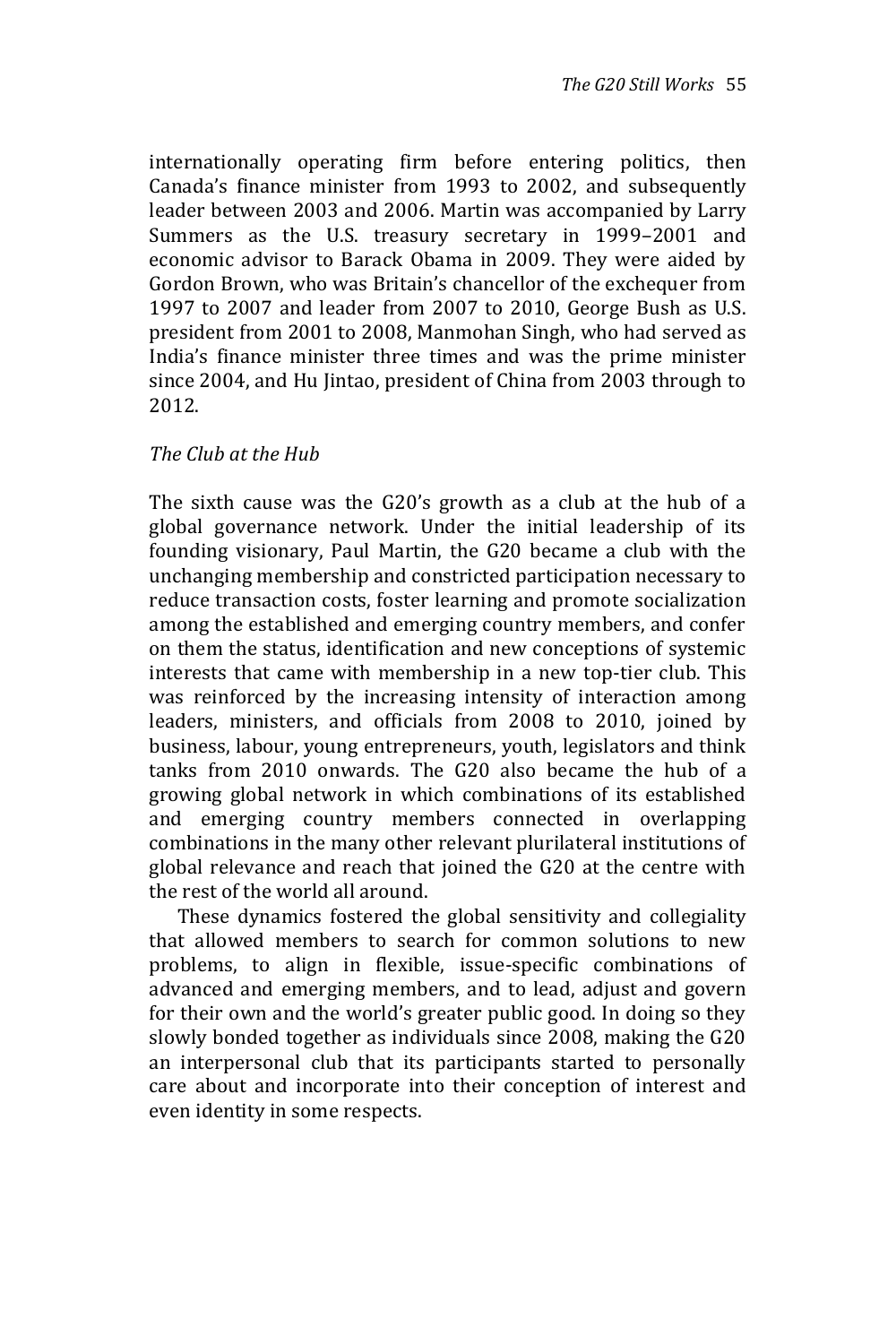#### **CONCLUSION**

Growing G20 governance, from its initial crisis-catalyzed creation in 1999 to its global centrality by 2013, came through five distinct phases. In its first phase from 1999 to 2001, the G20 established itself as an effective group of operational equals, led largely by Canada, the United States and other G7 members and producing financial stability, globalization that worked for many and the suppression of terrorist finance. In its second phase from 2002 to 2007, the G20 became a more genuine group of equals in hosting and chairing, broadened its agenda to embrace emerging members' priorities such as development and trade, and added initiatives from emerging members that met with success, such as IMF reform. In its third phase from 2008 to 2009, the G20 became a successful leader-level, global financial crisis responder, as its relatively unscathed, rapidly rising emerging country members successfully rushed to the assistance of the now afflicted, advanced American-Atlantic-European ones. In its fourth phase from 2010 to 2013, the G20 moved to successful crisis prevention, as hosting passed to the emerging members; the agenda expanded to embrace their priorities and political security issues; key decisions were made on fiscal consolidation, bank capital and IMF reform; and the escalating Euro-crisis was contained and controlled in its regional home. And in its fifth phase starting in 2013, the G20 became a global steering committee, taking up the critical security issue of the use of chemical weapons in Syria and helping pave the way for their elimination in a short time. As the substantive breath, domestic intrusiveness and level of difficulty of its challenges and responses grew, as its achievements accumulated, and as its interaction intensified, the G20 slowly became more of a personal club of participants, not just as a convenient forum for advancing domestic preferences but as a group that they started to value for taking care of themselves, their citizens and the global community as a whole.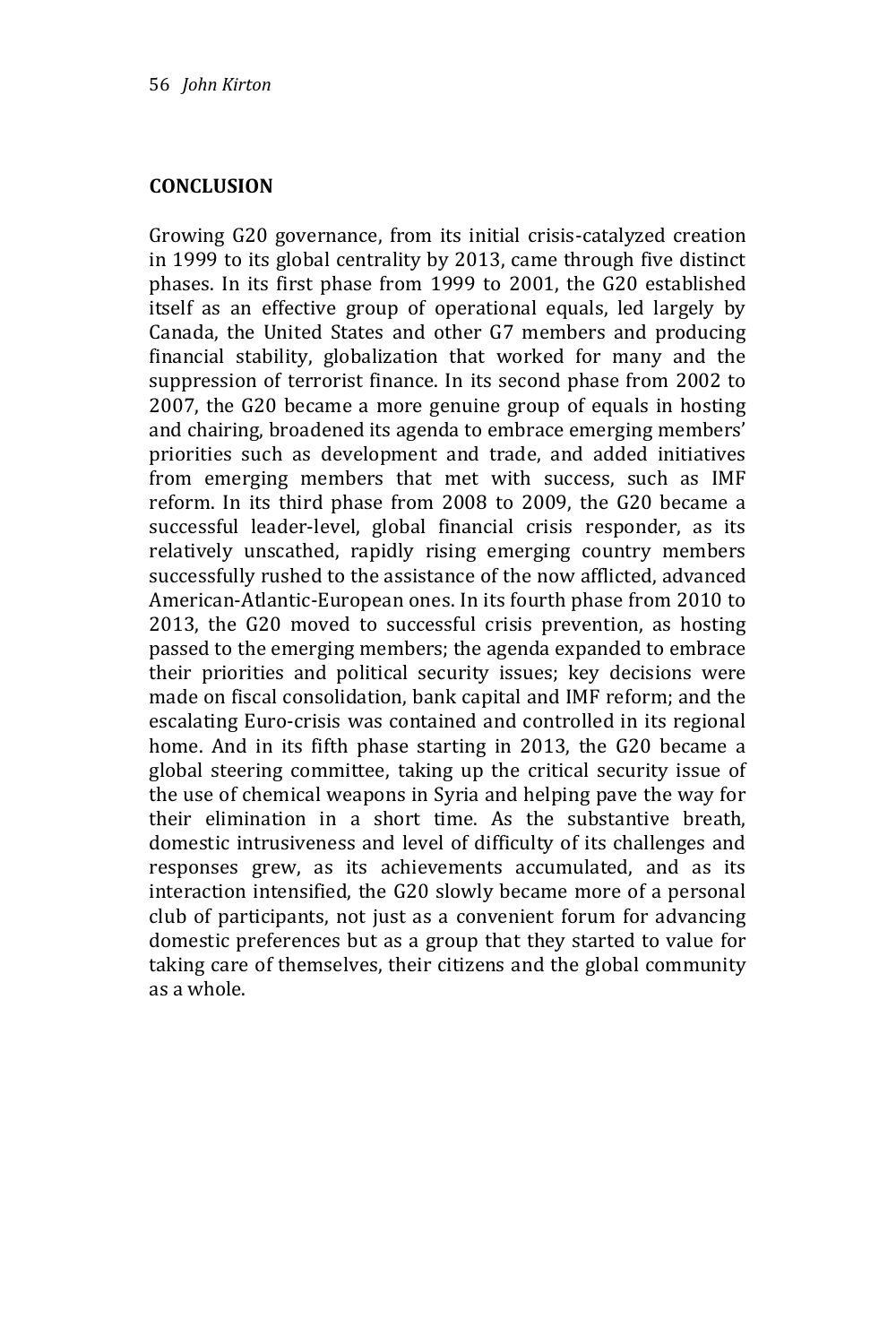| Summit           | Grade            | Management<br>Domestic<br>Political |               |                        | Deliberation   |                |          | Direction-<br>Setting |                |       | Decision-<br>Making | Delivery N109 | Development<br>Governance<br>of Global |                |                        |        |
|------------------|------------------|-------------------------------------|---------------|------------------------|----------------|----------------|----------|-----------------------|----------------|-------|---------------------|---------------|----------------------------------------|----------------|------------------------|--------|
|                  |                  | Attendance [%]                      | # compliments | % members complimented | # days         | # documents    | # words  | Democracy             | Liberty        | Total | # commitments       | Compliance    | # references (internal)                | Spread         | # references (outside) | Spread |
| 2008<br>Wash.    | A-               | 100                                 | $\mathbf{0}$  | $\mathbf{0}$           | $\overline{c}$ | $\overline{c}$ | 3,567    | 10                    | $\overline{c}$ | 12    | 95                  | 0.66          | $\mathbf{0}$                           | $\overline{4}$ | 40                     | 11     |
| 2009<br>Lon.     | A                | 100                                 | $\mathbf{1}$  | 5                      | 2              | 3              | 6,155    | 9                     | 0              | 9     | 88                  | 0.17          | 12                                     | 4              | 116                    | 27     |
| 2009<br>Pitts.   | A-               | 100                                 | $\bf{0}$      | $\bf{0}$               | 2              | $\overline{c}$ | 9,257    | 28                    | $\mathbf{1}$   | 29    | 128                 | 0.34          | 47                                     | 4              | 117                    | 26     |
| 2010<br>Tor'to   | A-               | 90                                  | 8             | $\mathbf{1}$           | $\overline{c}$ | 5              | 11,078   | 11                    | $\mathbf{1}$   | 12    | 61                  | 0.39          | 71                                     | $\overline{4}$ | 171                    | 27     |
| 2010<br>Seoul    | $\boldsymbol{B}$ | 95                                  | 5             | 5                      | 2              | 5              | 15,776   | 18                    | 4              | 22    | 153                 | 0.37          | 99                                     | 4              | 237                    | 31     |
| 2011<br>Cannes   | B                | 95                                  | 11            | 5                      | $\overline{c}$ | 3              | 14,107   | 22                    | $\mathbf{0}$   | 22    | 282                 | 0.52          | 59                                     | 4              | 251                    | 29     |
| 2012<br>L. Cabos | A-               | 95                                  | 6             | 15                     | $\overline{c}$ | $\overline{2}$ | 12,682   | 31                    | 3              | 34    | 180                 | 0.52          | 65                                     | $\overline{4}$ | 143                    | 22     |
| 2013<br>St P'bg  | A                | 90                                  | 15            | 55                     | 2              | 11             | 28,766   | 15                    | 3              | 18    | 281                 | $0.39*$       | 190                                    | 4              | 237                    | 32     |
| <b>Total</b>     | N/A              | N/A                                 | 46            | N/A                    | 16             | 33             | 101,388  | 144                   | 14             | 158   | 1268                | N/A           | 543                                    | 32             | 1312                   | 205    |
| Av'ge            |                  | 96                                  | 5.75          | 17.5                   | $\overline{c}$ | 4.13           | 12,673.5 | 18                    | 5.1            | 19.7  | 158.5               | 0.44          | 67.8                                   | $\overline{4}$ | 164                    | 25.63  |

**Appendix A: G20 Summit Performance**

*Notes: N/A = not applicable. Compiled by Julia Kulik.*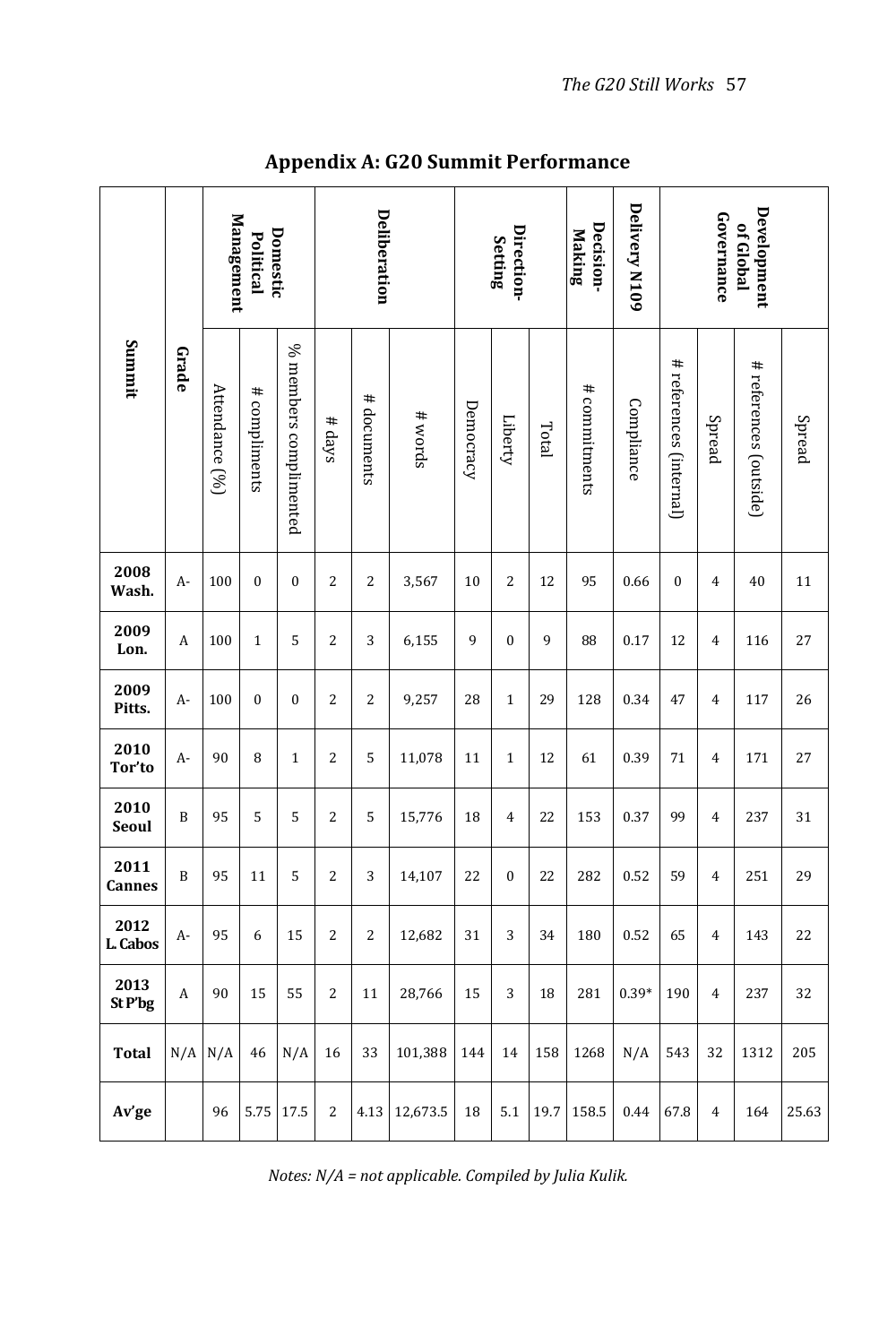Domestic Political Management: 100 per cent attendance includes all G20 members and at least one representative from the European Union and excludes those invited on a summit-to-summit basis. Number of compliments includes all explicit references by name to the full members of the summit that specifically express the gratitude of the institution to that member. The % of members complimented indicates how many of the 20 full members received compliments within the official documents.

Deliberation refers to the duration of the summit and the documents collectively released in the leaders' name at the summit.

Direction Setting: the number of statements of fact, causation and rectitude relating directly to open democracy and individual liberty.

Decision Making: the number of commitments in all official documents as identified by members of the G20 Research Group in collaboration with the International Organisations Research Institute at the State University Higher School of Economics in Moscow.

Delivery: compliance scores are measured on a scale from -1 (no compliance) to +1 (full compliance). A commitment is fully complied with if a summit member succeeds in achieving the specific goal set out in the commitment. 2013\* is the interim compliance score to June 16, 2014.

Development of Global Governance: internal references mean references to G20 institutions in official documents; spread indicates the number of different institutions within the G20 system; external references refers to references made to institutions outside the G20; spread indicates the number of different institutions mentioned.

#### **NOTES ON CONTRIBUTOR**

John J. Kirton is a professor of political science and the co-director of the G20 Research Group, the Global Health Diplomacy Program and the BRICS Research Group, and director of the G8 Research Group, all based at Trinity College at the Munk School of Global Affairs at the University of Toronto, and a Non-Resident Senior Fellow at the Chongyang Institute for Financial Studies in Renmin University of China. He is the author of *G20 Governance for a Globalized World* (2012). He holds a PhD in International Affairs from the Paul H. Nitzke School of International Studies at Johns Hopkins University and a MA in International Affairs from the Norman Paterson School of International Affairs at Carleton University.

#### **NOTES**

- <sup>1</sup> Kirton, John J. (2013a). *G20 Governance for a Globalized World*. Farnham: Ashgate.
- <sup>2</sup> *Ibid.*
- <sup>3</sup> Strauss-Kahn, Dominique (2013). Keynote address to the conference on 'Major Economies under New Leadership: Policy Priorities and Challenges,' Institute of Global Economics, Seoul, Korea, October 30-31; Gilman, Martin undated. 'A World without G20 Summits.' In Marina Larionova and John Kirton, eds., *The G8-G20 Relationship in Global Governance.* Farnham: Ashgate. forthcoming.
- <sup>4</sup> Cooper, Andrew F. (2013). 'Working with the Countries of the G20, BRICS and the United Nations.' In *The UK Summit: The G8 at Lough Erne 2013*, edited by John J. Kirton and Madeline Koch. London: Newsdesk. Available at: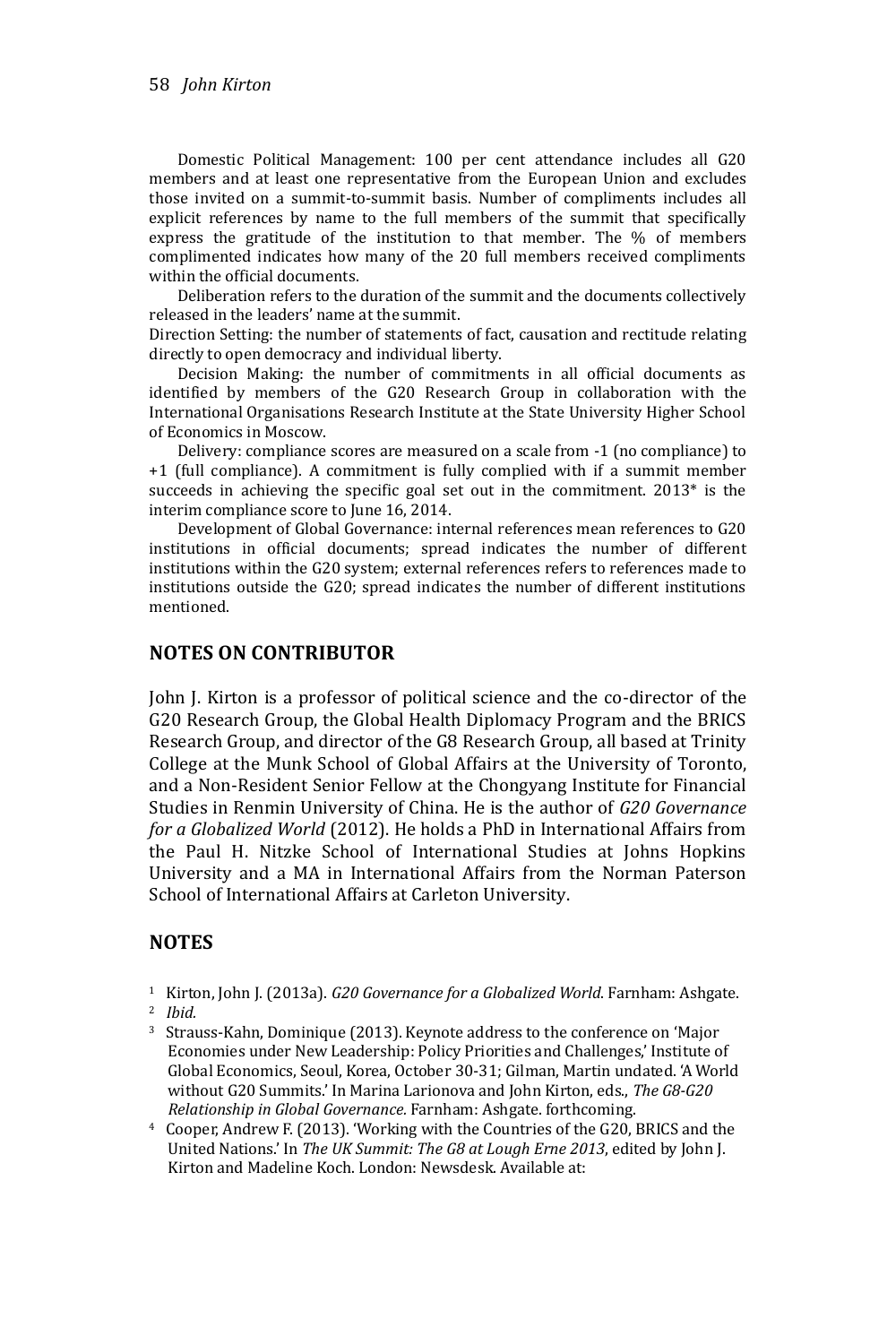http://www.g8.utoronto.ca/newsdesk/g8lougherne2013.pdf; Cooper, Andrew F., and Ramesh Thakur (2013). *Group of Twenty (G20)*. London: Routledge; Vogt, Susanna (2010). 'A Progressive Idea of Style Awaiting Its Embodiment: Global Governance between G8 and G20.' *International Reports* 2010(5). Available at: http://www.kas.de/wf/en/33.19448.

<sup>5</sup> Angeloni, Ignazio (2011). 'The Group of 20: Trials of Global Governance in Times of Crisis.' Bruegel Working Paper 2011/12. Available at: [http://www.bruegel.org/publications/publication-detail/publication/655-the](http://www.bruegel.org/publications/publication-detail/publication/655-the-group-of-g20-trials-of-global-governance-in-times-of-crisis)[group-of-g20-trials-of-global-governance-in-times-of-crisis;](http://www.bruegel.org/publications/publication-detail/publication/655-the-group-of-g20-trials-of-global-governance-in-times-of-crisis) Darling, Alistair (2011). *Back from the Brink: 1000 Days at Number 11*. London: Atlantic Books; Wahl, Peter (2012), 'The G20: Overestimated and Underperforming: Drawing a balance of the G20 achievements – four years after the crash,' Discussion Paper, World Economy, Ecology and Development; Pickford, Stephen (2013). 'The G20 and Beyond.' Unpublished paper, Chatham House, London; Callick, Rowan (2013). 'U.S., Chinese Leaders Must Pull Off Market-Oriented Magic When They Meet in California.' *Australian*, June 6. Available at:

[http://www.theaustralian.com.au/opinion/columnists/us-chinese-leaders-must](http://www.theaustralian.com.au/opinion/columnists/us-chinese-leaders-must-pull-off-market-oriented-magic-when-they-meet-in-california/story-e6frg9fo-1226658099963)[pull-off-market-oriented-magic-when-they-meet-in-california/story-e6frg9fo-](http://www.theaustralian.com.au/opinion/columnists/us-chinese-leaders-must-pull-off-market-oriented-magic-when-they-meet-in-california/story-e6frg9fo-1226658099963)[1226658099963;](http://www.theaustralian.com.au/opinion/columnists/us-chinese-leaders-must-pull-off-market-oriented-magic-when-they-meet-in-california/story-e6frg9fo-1226658099963) Tower, Courtney (2013). 'Canada's Harper: G20 Effectiveness Lessens as Members Go Own Ways.' *Market News International*, May 16. Available at[: https://mninews.marketnews.com/index.php/canadas-harperg20](https://mninews.marketnews.com/index.php/canadas-harperg20-effctiveness-lessens-membrs-go-own-ways?q=content/canadas-harperg20-effctiveness-lessens-membrs-go-own-ways) [effctiveness-lessens-membrs-go-own-ways?q=content/canadas-harperg20](https://mninews.marketnews.com/index.php/canadas-harperg20-effctiveness-lessens-membrs-go-own-ways?q=content/canadas-harperg20-effctiveness-lessens-membrs-go-own-ways) [effctiveness-lessens-membrs-go-own-ways](https://mninews.marketnews.com/index.php/canadas-harperg20-effctiveness-lessens-membrs-go-own-ways?q=content/canadas-harperg20-effctiveness-lessens-membrs-go-own-ways); Kawai, Masahiro (2013). 'The G20 Leaders' Process Five Years On: An Assessment from an Asian Perspective.' Opening remarks at a conference on 'The G20 Leaders' Process Five Years On: An Assessment from an Asian Perspective,' Lowy Institute for International Policy Study, Sydney, May 22. Available at:

[http://www.adbi.org/files/speech.2013.05.22.opening.remarks.kawai.g20.leader](http://www.adbi.org/files/speech.2013.05.22.opening.remarks.kawai.g20.leaders.five.years.on.asian.perspective.pdf) [s.five.years.on.asian.perspective.pdf;](http://www.adbi.org/files/speech.2013.05.22.opening.remarks.kawai.g20.leaders.five.years.on.asian.perspective.pdf) Knaack, Peter and Saori N. Katada (2013), 'Fault Lines and Issue Linkages at the G20: New Challenges for Global Economic Governance,' *Global Policy* 4 (3) (September): 235-246; Patrick, Stewart (2014), 'The Unruled World: The Case for Good Enough Global Governance,' *Foreign Affairs (January/February): 58-73.*

- <sup>6</sup> Harding, Robin, John Aglionby and Delphine Strauss (2014), 'India's central bank chief hits at US,' *Financial Times*, January 31, p. 1.
- <sup>7</sup> Drezner, Daniel (2014), 'The System Worked: Global Economic Governance during the Great Recession,' *World Politics* 66: 1 (January): 123-164; Lannoo, Karel (2014), 'G-20 Plus Five,' *Foreign Affairs* February 27.
- <sup>8</sup> Penttilä, Risto E.J. (2009). 'Multilateralism Light: The Rise of Informal International Governance.' July, Centre for European Reform, London. Available at: [http://www.cer.org.uk/pdf/penttila\\_essay\\_july09.pdf;](http://www.cer.org.uk/pdf/penttila_essay_july09.pdf) Postel-Vinay, Karoline (2011). *Le G20, laboratoire d'un monde émergent*. Paris: Les Presses de Sciences Po; Cooper, Andrew F., and Ramesh Thakur (2013). *Group of Twenty (G20)*. London: Routledge; Kirton, John J. (2013a). *G20 Governance for a Globalized World*. Farnham: Ashgate; Hajnal, Peter I. (2014). *The G20: Evolution, Interrelationships, Documentation*. : eFarnham: Ashgate.
- <sup>9</sup> Kirton (2013a) *G20 Governance.*

- <sup>11</sup> *Ibid.* pp.115-133.
- <sup>12</sup> Pickford, (2013) 'G20 and Beyond'.
- <sup>13</sup> Darling (2011) *Back from the Brink;* Bradford, Colin (2013), 'Political Leadership Changes and the Future of the Global Economic Order.' Paper prepared for a

<sup>10</sup> *Ibid.*